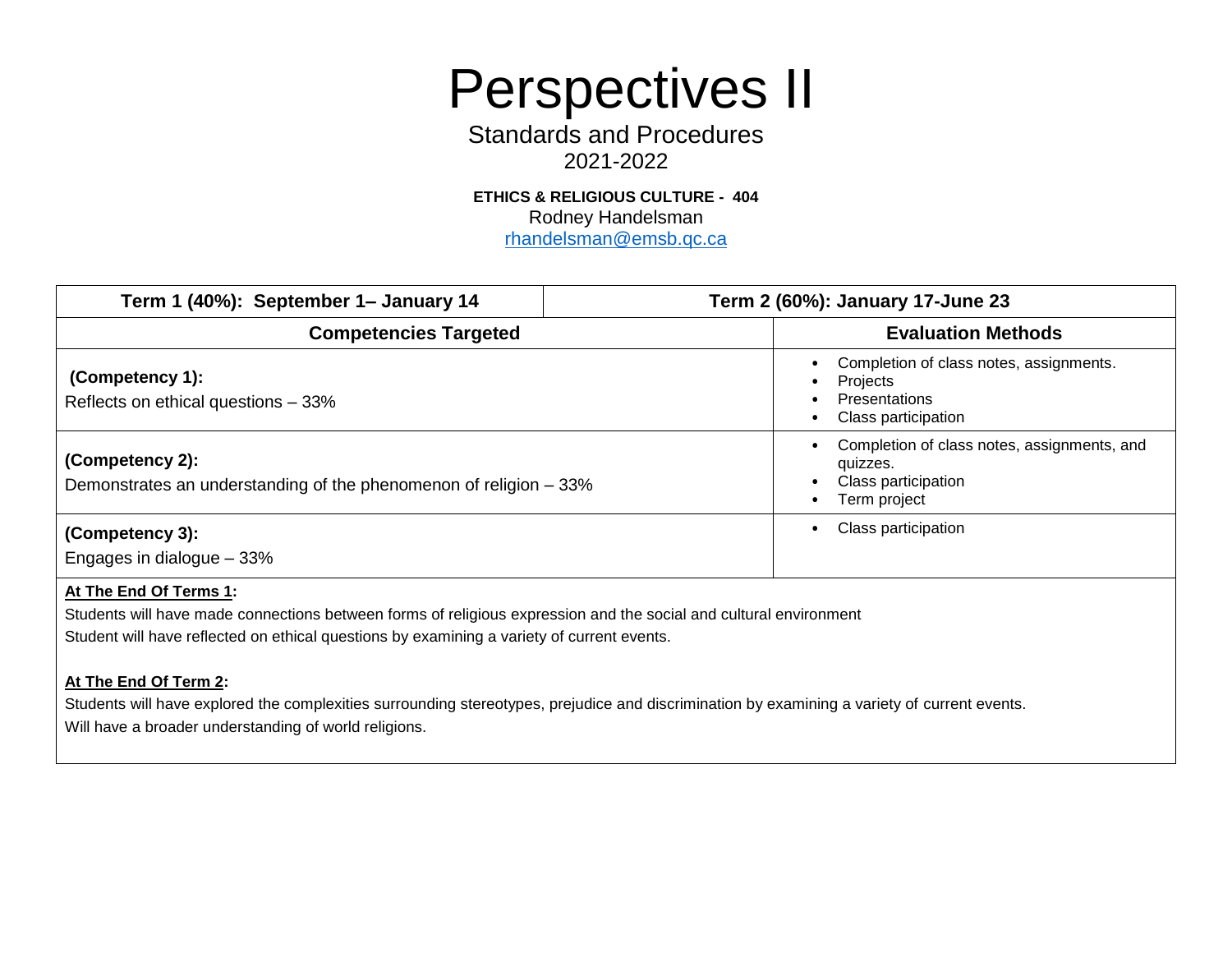Standards and Procedures 2021-2022 **Physical Education 402-502** Rodney Handelsman [Rhandelsman@emsb.qc.ca](mailto:Pstewart-reid@emsb.qc.ca)

| Term 1 (40%): September 1– January 14                                                                           | Term 2 (60%): January 17-June 23                               |
|-----------------------------------------------------------------------------------------------------------------|----------------------------------------------------------------|
| <b>Competencies Targeted</b>                                                                                    | <b>Evaluation Methods</b>                                      |
| (Competency 1):<br>Class participation<br>Performs movement skills in different physical activity settings -33% |                                                                |
| (Competency 2):<br>Interacts with others in different physical activity settings - 33%                          | Class participation                                            |
| (Competency 3):<br>Adopts a healthy, active lifestyle - 33%                                                     | Class participation<br>Completion of class notes & assignments |
|                                                                                                                 |                                                                |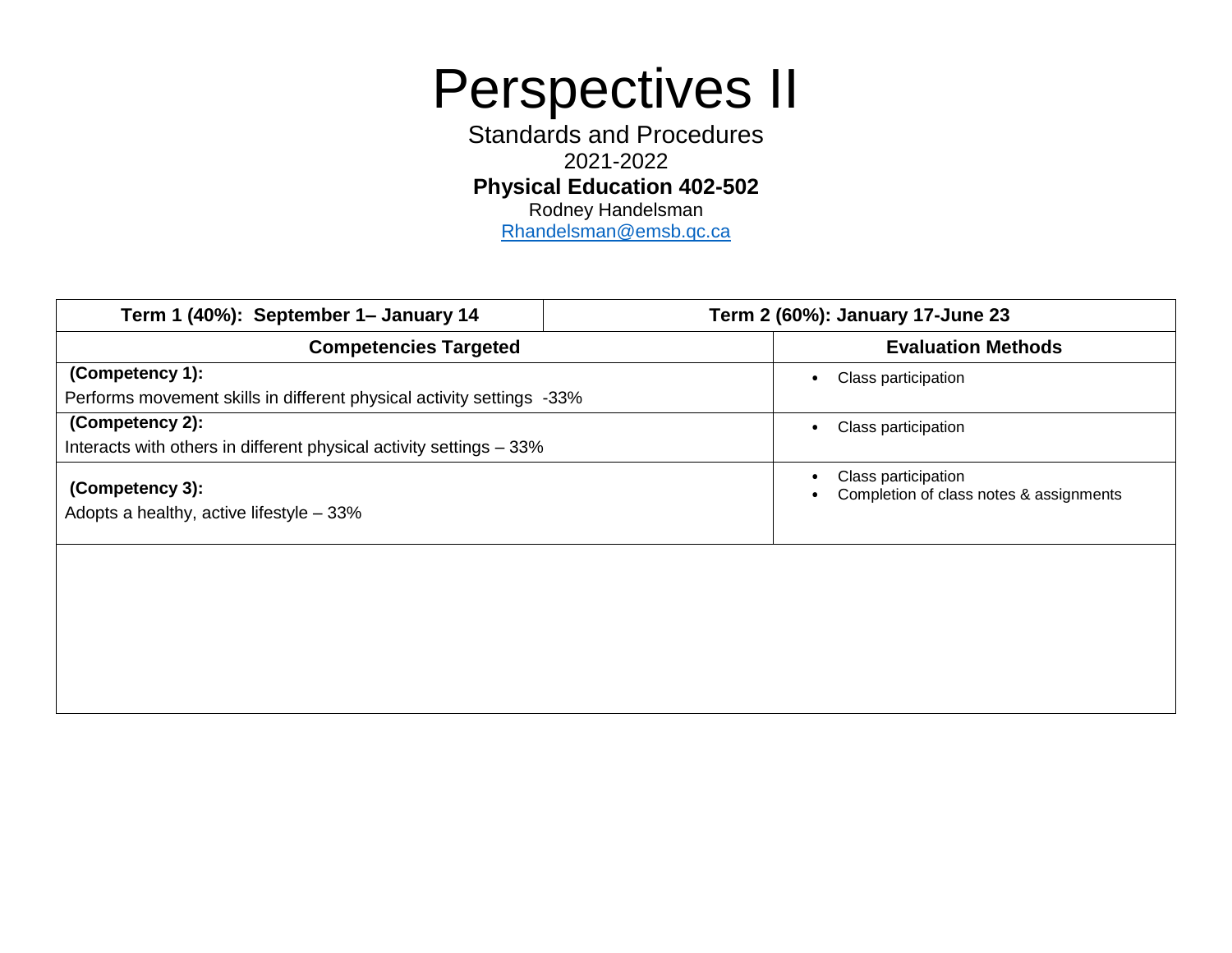Standards and Procedures 2021-2022 **Contemporary World 402-502**

Rodney Handelsman

[Rhandelsman@emsb.qc.ca](mailto:Pstewart-reid@emsb.qc.ca)

| Term 1 (40%): September 1– January 14                                                                                                                                             | Term 2 (60%): January 17-June 23                                                                                                                         |
|-----------------------------------------------------------------------------------------------------------------------------------------------------------------------------------|----------------------------------------------------------------------------------------------------------------------------------------------------------|
| <b>Competencies Targeted</b>                                                                                                                                                      | <b>Evaluation Methods</b>                                                                                                                                |
| (Competency 1):<br>1. Interprets contemporary world problems – 50%                                                                                                                | Completion of class notes, assignments, and<br>$\bullet$<br>quizzes.<br>Class participation<br>Term project<br>$\bullet$                                 |
| (Competency 2):<br>2. Takes a position on a contemporary world issue – 50%                                                                                                        | Completion of class notes, assignments, and<br>$\bullet$<br>quizzes.<br>Class participation<br>٠<br>Term project<br>$\bullet$                            |
| Term 1:<br>Students will review Global Geography.<br>Student will explore the characteristics make up a state.<br>Students will look at political ideologies and global politics. |                                                                                                                                                          |
| Term 2:                                                                                                                                                                           | Students will look at population (growth, consumption, migration, tensions) and the environment (Natural resources, Environmental problems & responses). |